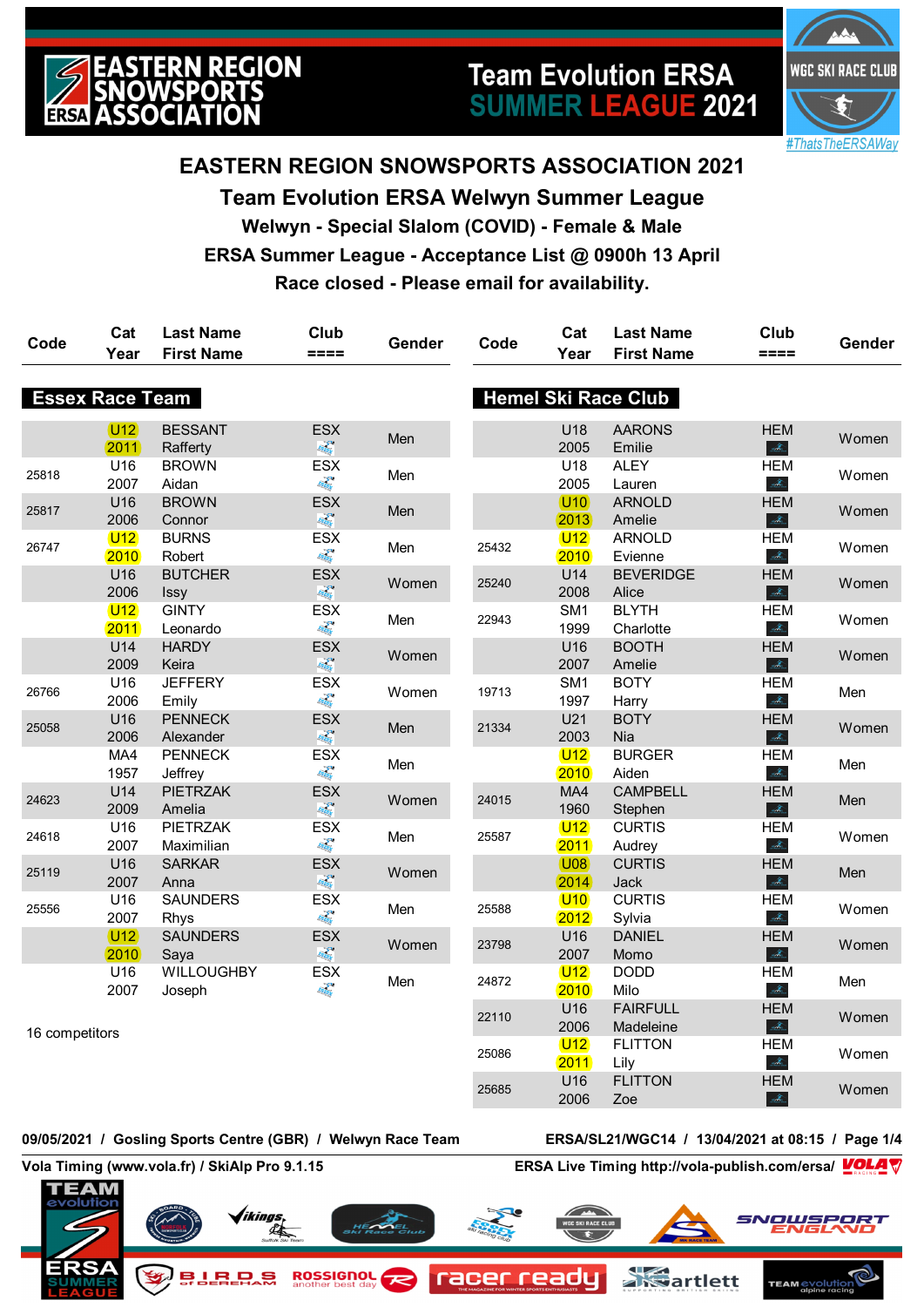**EASTERN REGION SNOWSPORTS ASSOCIATION 2021 Team Evolution ERSA Welwyn Summer League Welwyn - Special Slalom (COVID) - Female & Male ERSA Summer League - Acceptance List @ 0900h 13 April Race closed - Please email for availability.**

| Code  | Cat<br>Year   | <b>Last Name</b><br><b>First Name</b> | Club<br>====                                                                   | Gender | Code           | Cat<br>Year             | <b>Last Name</b><br><b>First Name</b> | Club<br>====                                              | Gender |
|-------|---------------|---------------------------------------|--------------------------------------------------------------------------------|--------|----------------|-------------------------|---------------------------------------|-----------------------------------------------------------|--------|
| 24207 | U18<br>2004   | <b>GLADIN</b><br>Amber                | <b>HEM</b><br>$\frac{\partial}{\partial \theta_{\rm in}}$                      | Women  | 21196          | U21<br>2001             | <b>URQUHART</b><br>Colm               | <b>HEM</b><br>the c                                       | Men    |
|       | U12<br>2010   | GOAD<br>Dylan                         | <b>HEM</b><br>$\frac{\partial}{\partial \mathbf{a}_{i}}$                       | Men    |                | U14<br>2008             | <b>WHITMORE</b><br>Alice              | <b>HEM</b><br>$\mathcal{Z}_\omega$                        | Women  |
|       | U10<br>2013   | <b>GOAD</b><br>Leonardo               | <b>HEM</b><br>ille.                                                            | Men    |                | U <sub>12</sub><br>2011 | <b>WHITMORE</b><br>Lottie             | <b>HEM</b><br>$\frac{\partial}{\partial \mathbf{z}}$      | Women  |
| 25011 | U12<br>2011   | <b>GRECULA</b><br>Noah                | <b>HEM</b><br>idhe.                                                            | Men    |                | U16<br>2006             | <b>WHITMORE</b><br>Millie             | <b>HEM</b><br>stores.                                     | Women  |
| 26521 | (U10)<br>2012 | <b>GREENLAND</b><br>Samuel            | <b>HEM</b><br>$\frac{\partial}{\partial \mathbf{a}_{k}}$                       | Men    |                | (U10)<br>2012           | <b>WIJKANDER</b><br>Amelie            | <b>HEM</b><br>$\frac{\partial}{\partial \mathbf{z}}$      | Women  |
|       | $U10$<br>2012 | <b>HAMER</b><br>Cecilla               | <b>HEM</b><br>$\frac{\partial}{\partial \theta_{\rm in}}$                      | Women  |                | U16<br>2006             | <b>WILSON</b><br>George               | <b>HEM</b><br>the co                                      | Men    |
|       | U14<br>2009   | <b>HAMER</b><br>Melissa               | <b>HEM</b><br>$\frac{\partial}{\partial \mathbf{a}_n}$                         | Women  |                | U18<br>2005             | <b>WILSON</b><br>William              | <b>HEM</b><br>$\frac{\partial}{\partial \theta_{\rm in}}$ | Men    |
| 25953 | MA3<br>1970   | <b>HARRISON</b><br>Anna               | <b>HEM</b><br>$\frac{\partial \mathcal{L}}{\partial \mathcal{L}_{\text{lin}}}$ | Women  | 25888          | U12<br>2010             | <b>WINTER</b><br>Tallulah             | <b>HEM</b><br>$\frac{\partial}{\partial \mathbf{z}_{m}}$  | Women  |
|       | U18<br>2004   | <b>HEHIR</b><br>Christian             | <b>HEM</b><br>$\frac{\partial}{\partial \mathbf{m}}$                           | Men    |                | U16<br>2007             | <b>WOOD</b><br>Emma                   | <b>HEM</b><br>$\mathcal{A}_\omega$                        | Women  |
| 23666 | U14<br>2008   | <b>HOWESON</b><br>Lucy                | <b>HEM</b><br>$\frac{\partial}{\partial \mathbf{d}_{\mathrm{in}}}$             | Women  | 55 competitors |                         |                                       |                                                           |        |
| 22938 | U16<br>2006   | <b>HOWESON</b><br>Olivia              | <b>HEM</b><br>$\mathcal{A}_n$                                                  | Women  |                |                         |                                       |                                                           |        |
| 24084 | MA3<br>1967   | <b>KING</b><br>Alistair               | <b>HEM</b><br>$\frac{\partial}{\partial \mathbf{a}_{i}}$                       | Men    |                |                         |                                       |                                                           |        |
| 25500 | U18<br>2005   | <b>MORGAN</b><br>Anna                 | <b>HEM</b><br>$\frac{\partial}{\partial \theta_{\rm in}}$                      | Women  |                |                         |                                       |                                                           |        |
| 20550 | MA3<br>1962   | <b>OLIVER</b><br>Mark                 | <b>HEM</b><br>$\frac{\partial}{\partial \theta_{\rm in}}$                      | Men    |                |                         | <b>Norfolk Snowsports Club</b>        |                                                           |        |
| 23655 | U14<br>2008   | <b>PARKER</b><br>Alfie                | <b>HEM</b><br>$\frac{\partial \mathcal{L}}{\partial \mathcal{L}_{\text{lin}}}$ | Men    | 25057          | U21<br>2003             | <b>ALGER</b><br>James                 | <b>NOR</b><br>$\bullet$                                   | Men    |
|       | U14<br>2008   | <b>PETERS</b><br>Cassandre            | <b>HEM</b><br>$\frac{\partial}{\partial \mathbf{a}_{i}}$                       | Women  |                | U14<br>2008             | <b>BARTLETT</b><br>Tom                | <b>NOR</b><br>O                                           | Men    |
|       | U14<br>2008   | <b>SASSOWER</b><br>Carla              | <b>HEM</b><br>$\frac{\partial}{\partial \Delta_{\rm{L}}}\,$                    | Women  |                | SM <sub>1</sub><br>1992 | <b>BOWEN</b><br>Catriona              | <b>NOR</b><br>$\bullet$                                   | Women  |
| 26280 | U16<br>2006   | <b>SASSOWER</b><br>Hannah             | <b>HEM</b><br>$\mathcal{A}_\mathbb{C}$                                         | Women  |                | U18<br>2004             | <b>CANNING</b><br>Thomas              | <b>NOR</b><br>O                                           | Men    |
|       | U14<br>2008   | <b>SASSOWER</b><br>Rosa               | <b>HEM</b><br>$\Delta_{\rm L}$                                                 | Women  |                | (U10)<br>2013           | <b>CHEONGVEE</b><br><b>Betsy</b>      | <b>NOR</b><br>$\bigcirc$                                  | Women  |
|       | U16<br>2007   | <b>SAUNDERS</b><br>Katie              | <b>HEM</b><br>$\mathcal{A}_n$                                                  | Women  |                | U12<br>2011             | <b>CHEONGVEE</b><br>Isaac             | <b>NOR</b><br>O                                           | Men    |
|       | (U12)<br>2011 | <b>SHELOFF</b><br>Ava                 | <b>HEM</b><br>$\frac{\partial}{\partial \mathbf{a}_n}$                         | Women  |                | MA4<br>1951             | <b>COOPER</b><br>Douglas              | <b>NOR</b><br>$\bullet$                                   | Men    |
|       | U14<br>2008   | <b>SHEPHERD</b><br>Harrison           | <b>HEM</b><br>$\frac{\partial}{\partial \mathbf{z}_{m}}$                       | Men    |                | U16<br>2006             | <b>COZENS</b><br>Samual               | <b>NOR</b><br>O                                           | Men    |
| 24923 | U14<br>2008   | <b>STEVENS</b><br><b>Brook</b>        | <b>HEM</b><br>$\Delta_{\rm h}$                                                 | Men    |                | (U12)<br>(2011)         | <b>CROFT</b><br>Alfie                 | <b>NOR</b><br>$\bullet$                                   | Men    |
| 20440 | U18<br>2005   | <b>STEVENS</b><br>Cordelia            | <b>HEM</b><br>$\Delta_{\rm b}$                                                 | Women  | 26015          | U16<br>2007             | <b>GIBBS</b><br>Heidi                 | <b>NOR</b><br>O                                           | Women  |
| 20441 | U21<br>2002   | <b>STEVENS</b><br>Lilyella            | <b>HEM</b><br>$\Delta_{\rm b}$                                                 | Women  | 23350          | U21<br>2002             | <b>GOMEZ CLARKE</b><br>Jamie          | <b>NOR</b><br>$\bigcirc$                                  | Men    |
|       | U21<br>2003   | <b>TURNER</b><br>Alfie                | <b>HEM</b><br>$\mathcal{A}_{\scriptscriptstyle\mathrm{b}}$                     | Men    | 37284          | U16<br>2006             | <b>GREEN</b><br>Axel Rose             | <b>NOR</b><br>O                                           | Women  |
|       | U21<br>2001   | <b>TURNER</b><br>Madeline             | <b>HEM</b><br>$\frac{\partial}{\partial \mathbf{z}_{\text{in}}^{\text{in}}}$   | Women  |                | (U10)<br>2012           | <b>GREEN</b><br>Isis                  | <b>NOR</b><br>$\bullet$                                   | Women  |

**09/05/2021 / Gosling Sports Centre (GBR) / Welwyn Race Team ERSA/SL21/WGC14 / 13/04/2021 at 08:15 / Page 2/4**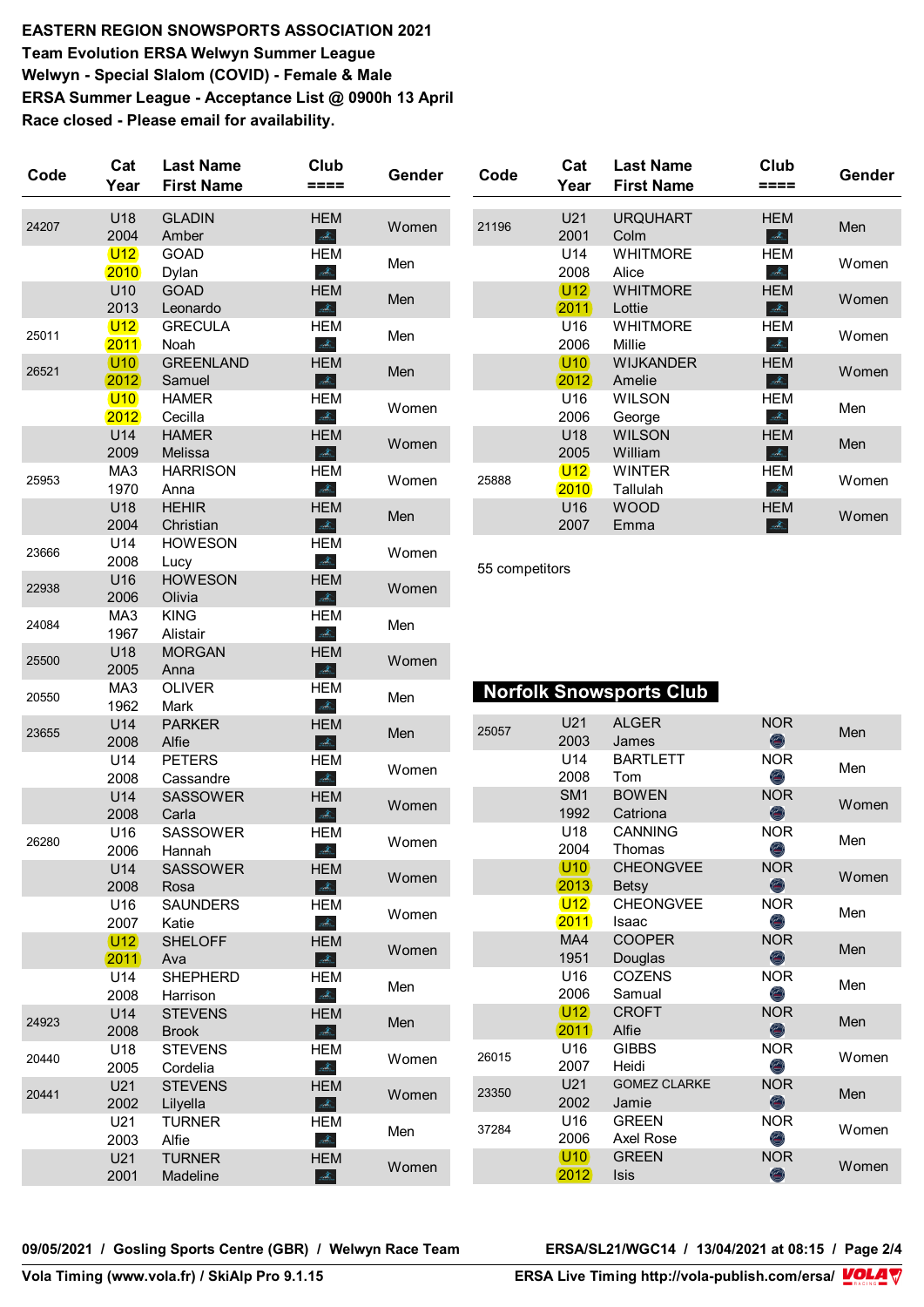**EASTERN REGION SNOWSPORTS ASSOCIATION 2021 Team Evolution ERSA Welwyn Summer League Welwyn - Special Slalom (COVID) - Female & Male ERSA Summer League - Acceptance List @ 0900h 13 April Race closed - Please email for availability.**

| Code  | Cat<br>Year             | <b>Last Name</b><br><b>First Name</b> | Club<br>====             | Gender |
|-------|-------------------------|---------------------------------------|--------------------------|--------|
| 37285 | U14<br>2008             | <b>GREEN</b><br>Johnny                | <b>NOR</b><br>$\bigcirc$ | Men    |
| 37283 | U18<br>2005             | <b>GREEN</b><br>Oddy                  | <b>NOR</b><br>O          | Men    |
|       | U14<br>2009             | <b>GREEN</b><br>Tallulah              | <b>NOR</b><br>O          | Women  |
| 24227 | U16<br>2006             | <b>HADINGHAM</b><br>Alex              | <b>NOR</b><br>O          | Men    |
| 26233 | MA <sub>3</sub><br>1970 | <b>HARDEN</b><br>Edgar                | <b>NOR</b><br>O          | Men    |
| 24223 | U14<br>2008             | <b>HARDEN</b><br>Mirabelle            | <b>NOR</b><br>O          | Women  |
|       | U14<br>2009             | <b>HARTNELL</b><br>Sonny              | <b>NOR</b><br>O          | Men    |
| 21723 | SM <sub>1</sub><br>2000 | <b>HOWE</b><br>Charlie                | <b>NOR</b><br>O          | Men    |
| 26370 | (U12)<br>(2010)         | <b>KINGE</b><br>Jacob                 | <b>NOR</b><br>O          | Men    |
|       | U16<br>2007             | <b>KINGE</b><br>Lucy                  | <b>NOR</b><br>O)         | Women  |
| 24697 | U16<br>2007             | <b>LINCOLN</b><br>Imogen              | <b>NOR</b><br>O          | Women  |
| 24065 | U18<br>2005             | <b>LINCOLN</b><br>Isabel              | <b>NOR</b><br>O          | Women  |
| 26012 | U18<br>2005             | <b>MONTGOMERY</b><br>Fredrick         | <b>NOR</b><br>O          | Men    |
| 26047 | U16<br>2007             | <b>MONTGOMERY</b><br>Isobel           | <b>NOR</b><br>O          | Women  |
|       | (U12)<br>2011           | <b>RICH</b><br>Alfie                  | <b>NOR</b><br>O          | Men    |
|       | U16<br>2006             | <b>RICH</b><br>Hetti                  | <b>NOR</b><br>O          | Women  |
|       | $U12$<br>2010           | <b>SAWFORD</b><br>Isabelle            | <b>NOR</b><br>O          | Women  |
|       | U16<br>2007             | <b>SIMONS</b><br>Ricky                | <b>NOR</b><br>O          | Men    |
| 20337 | U21<br>2001             | <b>SKIPPER</b><br>Megan               | <b>NOR</b><br>O          | Women  |
|       | U14<br>2008             | <b>SNELLING</b><br>George             | <b>NOR</b><br>O          | Men    |
|       | U14<br>2009             | <b>SNELLING</b><br><b>Rufus</b>       | <b>NOR</b><br>$\bullet$  | Men    |
| 23185 | SM1<br>2000             | <b>STEWARD</b><br>Oliver              | <b>NOR</b><br>O          | Men    |
| 20884 | U21<br>2003             | <b>THOMPSON</b><br>Joseph             | <b>NOR</b><br>O          | Men    |
|       | U12 <br>2011            | <b>WARD</b><br>Lewy                   | <b>NOR</b><br>O          | Men    |
|       | U14<br>2009             | <b>WARD</b><br>Marley                 | <b>NOR</b><br>O          | Men    |
|       | U14<br>2009             | <b>WATSON</b><br>Antonia              | <b>NOR</b><br>O          | Women  |
|       | U16<br>2007             | <b>WATSON</b><br>Toby                 | <b>NOR</b><br>$\bigcirc$ | Men    |

| Code | Cat<br>Year | <b>Last Name</b><br>First Name | Club       | Gender |
|------|-------------|--------------------------------|------------|--------|
|      | 1114        | WII SON                        | <b>NOR</b> |        |
|      | 2009        | Thomas                         | O          | Men    |

41 competitors

#### **Ski Milton Keynes**

| 45245 | U16<br>2007             | I FWIS<br>Ffion           | <b>SMK</b><br>≜ | Women |
|-------|-------------------------|---------------------------|-----------------|-------|
| 24044 | SM <sub>1</sub><br>1991 | <b>POVEY</b><br>Claudette | <b>SMK</b><br>≜ | Women |
| 23652 | U21<br>2002             | ROLFF.<br>Joshua          | <b>SMK</b><br>≜ | Men   |

3 competitors

 **Vikings Race Team** 

| 14159 | MA <sub>3</sub><br>1970 | <b>ANDERSON</b><br><b>Beverley</b> | <b>VIK</b><br>$\frac{1}{4}$                                                                                                                                                                                                                                                                                                                                | Women |
|-------|-------------------------|------------------------------------|------------------------------------------------------------------------------------------------------------------------------------------------------------------------------------------------------------------------------------------------------------------------------------------------------------------------------------------------------------|-------|
| 10372 | MA4<br>1959             | <b>ANDERSON</b><br>Christopher     | <b>VIK</b><br>$\frac{1}{\sqrt{2}}$                                                                                                                                                                                                                                                                                                                         | Men   |
|       | (U10)<br>2012           | <b>ANDERSON</b><br>Esme            | <b>VIK</b><br>$\sqrt{2}$                                                                                                                                                                                                                                                                                                                                   | Women |
|       | U21<br>2003             | <b>CUTHBERT</b><br>Tia             | VIK<br>$\sqrt{2}$                                                                                                                                                                                                                                                                                                                                          | Women |
|       | MA <sub>2</sub><br>1978 | <b>GREEN</b><br>Alexander          | <b>VIK</b><br>$\sqrt{n}$ ings,                                                                                                                                                                                                                                                                                                                             | Men   |
|       | $U$ 10<br>2013          | <b>GREEN</b><br>Sofia              | <b>VIK</b><br>$\frac{1}{\sqrt{2}}$                                                                                                                                                                                                                                                                                                                         | Women |
|       | U10<br>2012             | <b>HARRIS-PAGE</b><br>Theo         | <b>VIK</b><br>$\frac{1}{\frac{1}{2}}$                                                                                                                                                                                                                                                                                                                      | Men   |
|       | U14<br>2009             | <b>MURACE</b><br>Katya             | <b>VIK</b><br>$\sqrt{n}$ ings,                                                                                                                                                                                                                                                                                                                             | Women |
|       | (108)<br>2014           | <b>PARKER</b><br>Harriet           | <b>VIK</b><br>$\sqrt{\frac{N}{N}}$                                                                                                                                                                                                                                                                                                                         | Women |
|       | U12<br>2010             | <b>PARKER</b><br>Wilfred           | <b>VIK</b><br>$\sqrt{2}$                                                                                                                                                                                                                                                                                                                                   | Men   |
|       | U12<br>2010             | <b>SANDERSON</b><br>Jack           | <b>VIK</b><br>$\frac{1}{4}$                                                                                                                                                                                                                                                                                                                                | Men   |
| 20126 | SM <sub>1</sub><br>2000 | <b>THOMPSON</b><br>Connor          | VIK<br>$\begin{picture}(220,20) \put(0,0){\line(1,0){10}} \put(15,0){\line(1,0){10}} \put(15,0){\line(1,0){10}} \put(15,0){\line(1,0){10}} \put(15,0){\line(1,0){10}} \put(15,0){\line(1,0){10}} \put(15,0){\line(1,0){10}} \put(15,0){\line(1,0){10}} \put(15,0){\line(1,0){10}} \put(15,0){\line(1,0){10}} \put(15,0){\line(1,0){10}} \put(15,0){\line($ | Men   |
|       | U18<br>2005             | <b>THOMSON</b><br>Kai              | <b>VIK</b><br>$\frac{1}{4}$                                                                                                                                                                                                                                                                                                                                | Men   |
|       | MA <sub>3</sub><br>1964 | <b>THOMSON</b><br><b>Stewart</b>   | <b>VIK</b><br><b>Vikings,</b><br>Album                                                                                                                                                                                                                                                                                                                     | Men   |

**09/05/2021 / Gosling Sports Centre (GBR) / Welwyn Race Team ERSA/SL21/WGC14 / 13/04/2021 at 08:15 / Page 3/4**